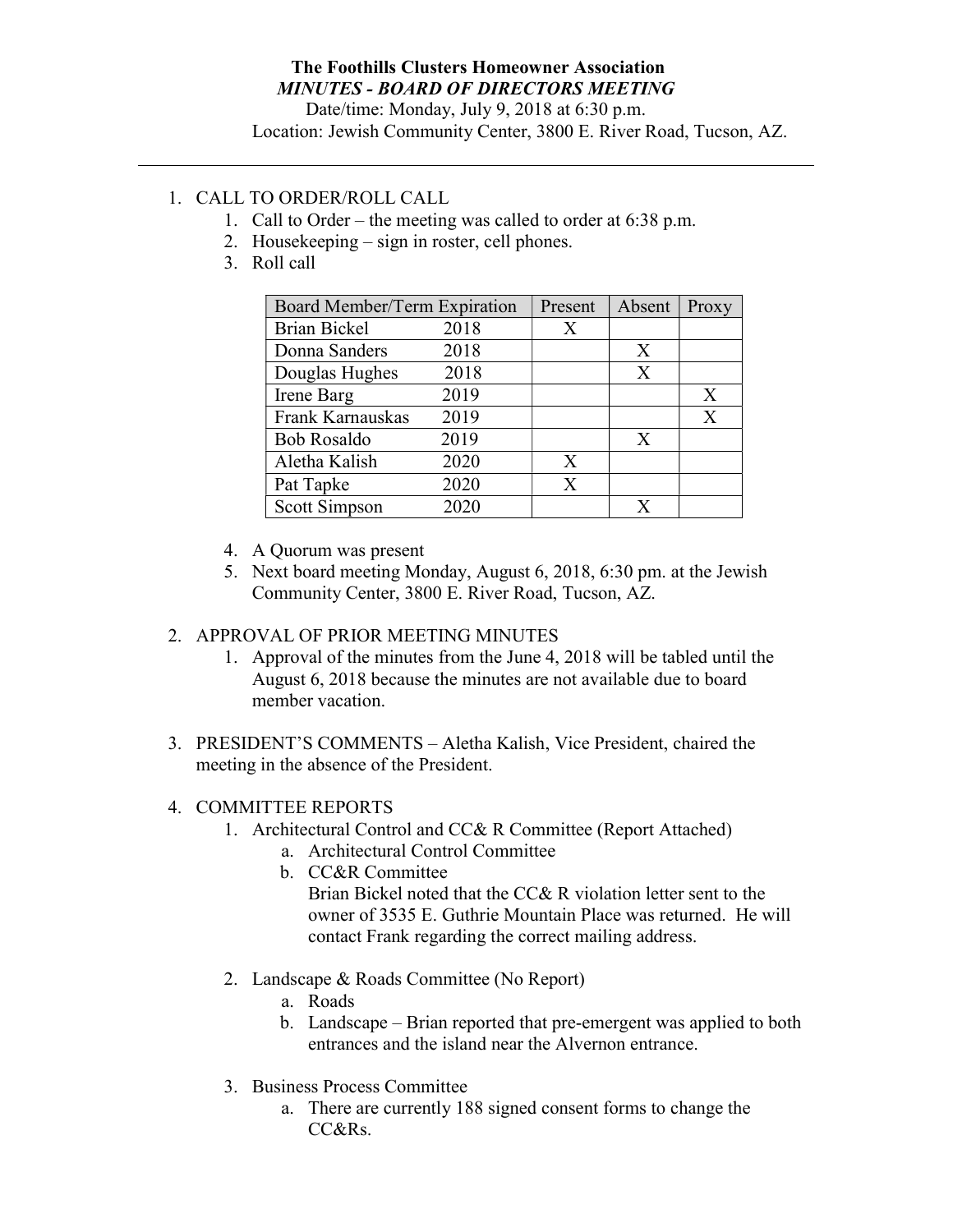- 4. Communications Committee (No report)
	- a. Status of homeowner survey
- 5. Finance Committee (Report Attached)
	- i. The Treasurer' Report including the Balance Sheet as of June 30, 2018, the Transaction List for June, 2018 and the A/R Aging Report as of June 30, 2018 are attached. Brian indicated that there are 9 properties that are currently over 6 months in arrears and a check was received for one property today.
	- ii. Brian forwarded a copy of the Reserve Study dated June 12, 2018 prepared by Association Reserves to members of the Board on July 6, 2018. The report includes a list of what our Association needs to reserve for (roads), and evaluation of our reserve fund size and strength and a recommendation for a multi-year reserve funding plan. A copy of the report is attached and a copy will be posted on the website in the near future. Brian indicated that per the recommendations of the report, a \$40 per month increase to our current assessment is required in order to have adequate reserves to repair cul de sac roads by the year 2023. The year 2023 was chosen because our county roads, Evans Mountain and Ventana Canyon are scheduled to be repaired in 2023 per to the Pima County Road Repair Plan developed by the Pima County Department of Transportation if the \$430 million dollar bond issue that will appear on the ballot on November 6, 2018 passes. Brian explained that for the year 2018 the Foothills Clusters Homeowners Association Assessment was \$249.00 or approximately \$20 per home, per month. The chief expenses that are paid from the \$249.00 assessment the Association are as follows

| <b>Master Association assessment</b> | \$17 per lot  |
|--------------------------------------|---------------|
| Insurance                            | $$10$ per lot |
| Dumpsters                            | \$25 per lot  |

 In 2017, the Association paid approximately \$15,500 for road repairs or about \$42 per lot. After other administrative expenses (accounting, legal, printing, utilities) only about \$14,700 or \$38/per lot was available to be earmarked for projected road repairs. This amount is substantially short of Reserve Contributions required to fund the projected road repairs in 2023.

 After discussion the following motion was made, seconded and unanimously passed: Move that we put an absentee ballot together to raise the annual assessment to \$60 per lot, per month to be billed monthly for a period of five (5) years plus annual increases of not more than 5% per Article IV, Section 3 of the Amendment to Declaration of Covenants, Conditions and Restrictions for the Foothills Clusters dated January 14. 1975.